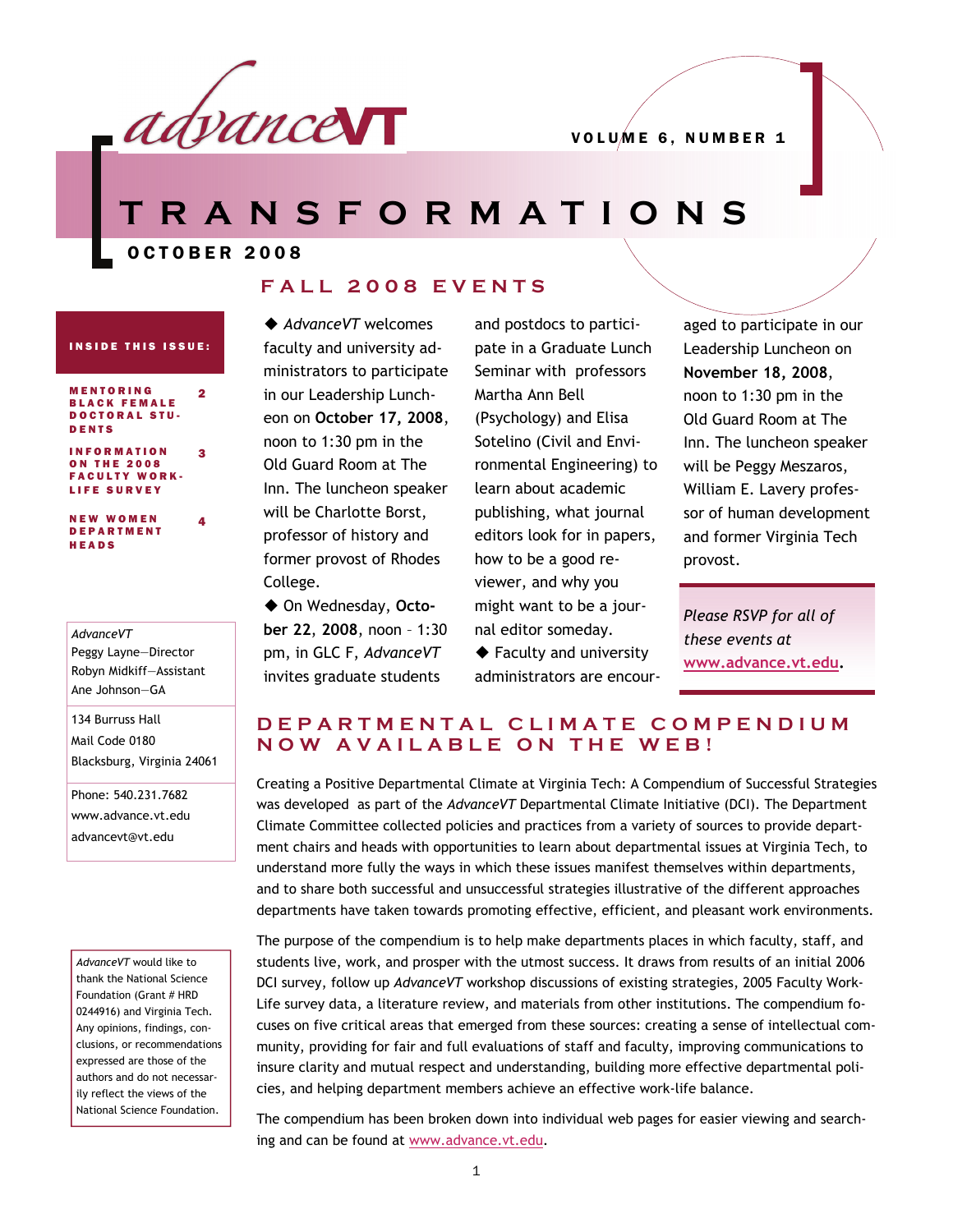## **TRANSFORMATIONS**

### THE MEANING OF MENTORING: BLACK FEMALE **DOCTORAL STUDENTS' EXPERIENCES**

Researchers have found that Black students who have quality mentoring relationships have an increased likelihood of persisting in academia and accomplishing their professional goals (Brown, Davis, & McClendon, 1999; Luna & Cullen, 1998; Tinto, 1993). There continues to be a need to examine and improve opportunities for effective mentoring and resulting contributions to student success. This article presents the results of a current study and offers suggestions for those involved in mentoring roles.

Our team of investigators used a qualitative method of inquiry to examine the impact of mentoring on the academic success and career goals of six Black female doctoral students at Virginia Tech. Data were collected from a series of two face-to-face interviews with each participant. The students ranged in age from mid-twenties to midfifties and were in various stages of their graduate programs. They were enrolled in the College of Liberal Arts and Human Sciences, the College of Science and the College of Agriculture and Life Sciences.

A multi-stage iterative analysis resulted in the four themes listed here. (a) Mentees have high expectations of the mentoring relationship. Participants responded to the

question "What attributes are important in a mentor?" They listed, among others: open dialogue, nurturing, insightfulness, understanding the role of a mentor, and honesty. One woman acknowledged "[mentees] are very needy people." (b) Mentees recognize that self-motivation is the main factor for their success. A participant voiced "I think personally I was going to persist anyway", and another stated "I still continue to



press on and I can still continue what I need to do despite not having a mentor." (c) Mentees consider the mentoring relationship mutually beneficial. A participant described, "If you are going to be a mentor...you have to have the attitude that if your mentee succeeds then you succeed." (d) Despite the demographic similarities of the mentees, their experiences with mentoring varied greatly. Some participants thought of their mentors as very close, "like family," and others described a more

limited relationship or avoided the mentor as much as possible.

Implications for mentors include the need for open and explicit communication in the mentoring relationship. This type of communication helps both the mentor and mentee avoid making assumptions about the wants and needs of each other. In addition, mentees expressed a need for the mentor to initiate the mentoring relationship. They acknowledged having limited

> experience with establishing relationships that result in both personal and professional growth, thus guidance from the mentor is necessary. Additionally, mentees value mentors of various races and disciplines. They recognize that not all mentors mentor in the same way, and find value in any opportunity for support

and guidance. From these conversations, it is clear that positive mentoring is perceived as a critical factor in the need and desire for success of these Black women.

Authors: Ms. Carolyn L. Stuart, PhD Candidate in Counselor Education, Ms. Audrey Robinson, PhD Candidate in Career and Technical Education, Dr. Penny Burge, Professor, Education Research and Evaluation, and Dr. Laura E. Welfare, Assistant Professor, Counselor Education.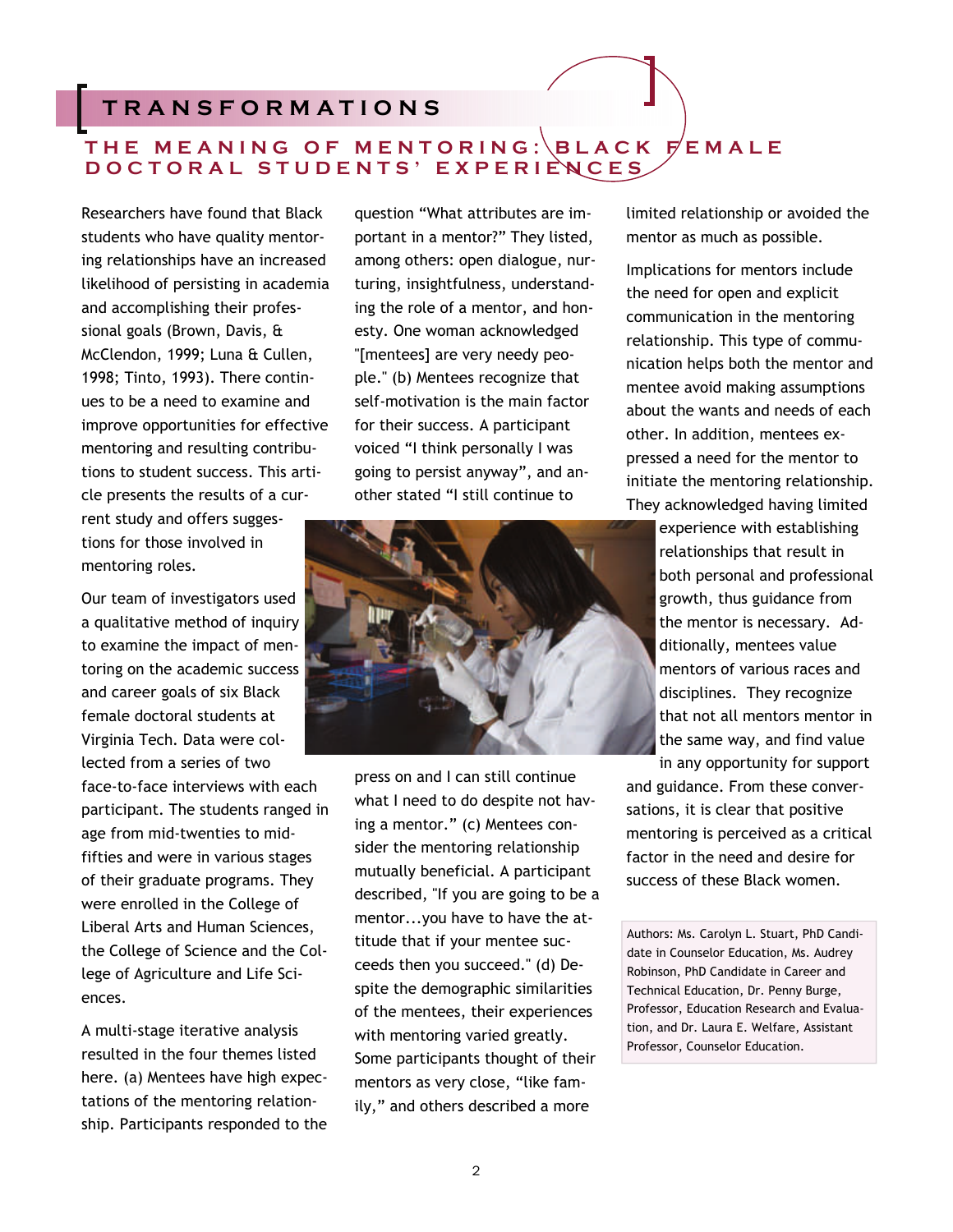#### **VOLUME 6, NUMBER 1**

# **2008 VIRGINIA TECH FACULTY WORK-LIFE SURVEY**

Virginia Tech is committed to maintaining a work environment in which all faculty members can succeed. *AdvanceVT*  has used the results of a 2005 faculty survey to guide many changes over the last several years, including new and revised policies and programs related to dual career hiring, stopping the tenure clock, modified duties, a new parttime tenure-track option, expanded child care options, and leadership development programs. These changes have already made Virginia Tech a more attractive place for talented new faculty recruits and helped promote the professional development and work-life balance of all faculty members.

It is time now to take stock of where the university stands in 2008 and to determine next steps. Input from faculty is very important in assessing how the changes are affecting academic culture at Virginia Tech and determining priorities for future efforts.

### **2008 Faculty Work-Life Survey Key Points**

• In early 2005, a faculty work-life survey collected data on perceptions of university and department climate and culture, faculty recruitment, work-life balance, and leadership.

- Findings from the 2005 survey are available at [http://www.advance.vt.edu/Measuring\\_Progress/](http://www.advance.vt.edu/Measuring_Progress/Faculty_Survey_2005/Faculty_Survey.htm) [Faculty\\_Survey\\_2005/Faculty\\_Survey.htm](http://www.advance.vt.edu/Measuring_Progress/Faculty_Survey_2005/Faculty_Survey.htm).
- All full-time teaching and research faculty members at all Virginia Tech locations will be asked to complete the 2008 Faculty Work-Life Survey.
- We will compare responses to the 2008 survey with those from 2005 to see where there have been changes; and use those findings to set priorities for continuing efforts to improve the work environment for faculty.
- We plan to present findings at the Advancing Diversity conference on January 12, 2009.
- The survey was developed by *AdvanceVT* with input from the Commission on Faculty Affairs and the Black and Hispanic Caucuses. The Virginia Tech Center for Survey Research is coordinating the survey and will keep all responses strictly confidential.
- Most questions provide participants with a Likert scale in order to identify responses that most closely resemble their experience.
- The survey inquires into faculty experiences in the following areas: 1. The university; 2. Individual departments; 3. Productivity; 4. Work-life; 5. Recruiting; 6. Job Satisfaction, and; 7. *AdvanceVT.*
- We will analyze the responses by gender, faculty rank, time at Virginia Tech, race/ethnicity, college, and department.
- We will never report the results in a way that could reveal an individual's identity. If there are less than 5 responses in any particular category, they will not be reported.

In order for the findings to be meaningful, we need a high response rate. *Please encourage your colleagues to complete the survey*!

Contact Peggy Layne at [playne@vt.edu](mailto:playne@vt.edu) if you have questions regarding the survey or visit [www.advance.vt.edu](http://www.advance.vt.edu) to see the results from the previous survey.